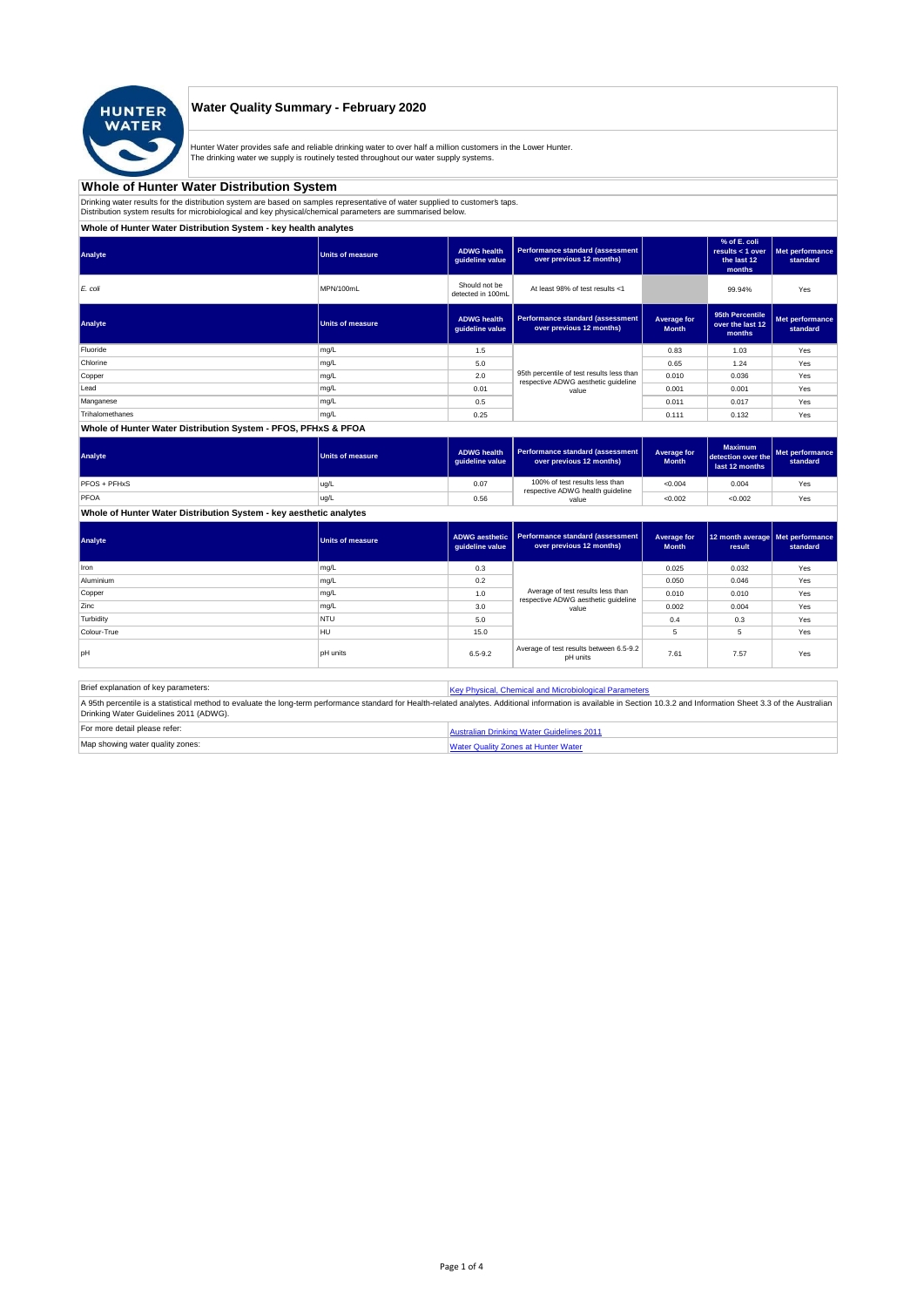# **Water Quality Zones**

| Anna Bay and Nelson Bay Zone - key health analytes |                         |                                       |                                                                                  |                             |                                                           |                             |  |  |
|----------------------------------------------------|-------------------------|---------------------------------------|----------------------------------------------------------------------------------|-----------------------------|-----------------------------------------------------------|-----------------------------|--|--|
| Analyte                                            | <b>Units of measure</b> | <b>ADWG health</b><br>quideline value | Performance standard (assessment<br>over previous 12 months)                     |                             | % of E. coli<br>results < 1 over<br>the last 12<br>months | Met performance<br>standard |  |  |
| E. coli                                            | MPN/100mL               | Should not be<br>detected in 100mL    | At least 98% of test results <1                                                  |                             | 100.00%                                                   | Yes                         |  |  |
| Analyte                                            | <b>Units of measure</b> | <b>ADWG health</b><br>guideline value | Performance standard (assessment<br>over previous 12 months)                     | Average for<br><b>Month</b> | 95th Percentile<br>over the last 12<br>months             | Met performance<br>standard |  |  |
| Fluoride                                           | mg/L                    | 1.5                                   |                                                                                  | 1.00                        | 1.04                                                      | Yes                         |  |  |
| Chlorine                                           | mg/L                    | 5.0                                   |                                                                                  | 0.72                        | 1.39                                                      | Yes                         |  |  |
| Copper                                             | mg/L                    | 2.0                                   | 95th percentile of test results less than<br>respective ADWG aesthetic quideline | 0.008                       | 0.011                                                     | Yes                         |  |  |
| Lead                                               | mg/L                    | 0.01                                  | value                                                                            | 0.000                       | 0.000                                                     | Yes                         |  |  |
| Manganese                                          | mg/L                    | 0.5                                   |                                                                                  | 0.017                       | 0.017                                                     | Yes                         |  |  |
| Trihalomethanes                                    | mg/L                    | 0.25                                  |                                                                                  | 0.095                       | 0.087                                                     | Yes                         |  |  |

#### **Anna Bay and Nelson Bay Zone - PFOS, PFHxS & PFOA**

| Analyte             | Units of measure | <b>ADWG health</b><br>quideline value | Performance standard (assessment<br>over previous 12 months) | Average for<br><b>Month</b> | <b>Maximum</b><br>detection over the<br>last 12 months | Met performance<br>standard |
|---------------------|------------------|---------------------------------------|--------------------------------------------------------------|-----------------------------|--------------------------------------------------------|-----------------------------|
| <b>PFOS + PFHxS</b> | ug/L             | 0.07                                  | 100% of test results less than                               | < 0.004                     | < 0.004                                                | Yes                         |
| PFOA                | ug/L             | 0.56                                  | respective ADWG health guideline<br>value                    | < 0.002                     | < 0.002                                                | Yes                         |

**Anna Bay and Nelson Bay Zone - key aesthetic analytes**

| Analyte     | Units of measure | quideline value | ADWG aesthetic   Performance standard (assessment<br>over previous 12 months) | Average for<br><b>Month</b> | 12 month average Met performance<br>result | standard |
|-------------|------------------|-----------------|-------------------------------------------------------------------------------|-----------------------------|--------------------------------------------|----------|
| Iron        | mg/L             | 0.3             |                                                                               | 0.045                       | 0.037                                      | Yes      |
| Aluminium   | mg/L             | 0.2             |                                                                               | 0.052                       | 0.046                                      | Yes      |
| Copper      | mg/L             | 1.0             | Average of test results less than<br>respective ADWG aesthetic guideline      | 0.008                       | 0.007                                      | Yes      |
| Zinc        | mg/L             | 3.0             | value                                                                         | 0.003                       | 0.004                                      | Yes      |
| Turbidity   | <b>NTU</b>       | 5.0             |                                                                               | 0.5                         | 0.3                                        | Yes      |
| Colour-True | HU               | 15.0            |                                                                               | 5                           | 5                                          | Yes      |
| lpH         | <b>pH</b> units  | $6.5 - 9.2$     | Average of test results between 6.5-9.2<br>pH units                           | 7.56                        | 7.48                                       | Yes      |

## **Chichester Zone - key health analytes**

| Analyte                              | Units of measure | <b>ADWG health</b><br>guideline value | Performance standard (assessment<br>over previous 12 months)                     |                             | % of E. coli<br>results < 1 over<br>the last 12<br>months | Met performance<br>standard |  |  |
|--------------------------------------|------------------|---------------------------------------|----------------------------------------------------------------------------------|-----------------------------|-----------------------------------------------------------|-----------------------------|--|--|
| E. coli                              | MPN/100mL        | Should not be<br>detected in 100mL    | At least 98% of test results <1                                                  |                             | 99.79%                                                    | Yes                         |  |  |
| Analyte                              | Units of measure | <b>ADWG</b> health<br>quideline value | Performance standard (assessment<br>over previous 12 months)                     | Average for<br><b>Month</b> | 95th Percentile<br>over the last 12<br>months             | Met performance<br>standard |  |  |
| Fluoride                             | mg/L             | 1.5                                   |                                                                                  | 0.42                        | 0.96                                                      | Yes                         |  |  |
| Chlorine                             | mg/L             | 5.0                                   |                                                                                  | 0.50                        | 1.21                                                      | Yes                         |  |  |
| Copper                               | mg/L             | 2.0                                   | 95th percentile of test results less than<br>respective ADWG aesthetic quideline | 0.008                       | 0.015                                                     | Yes                         |  |  |
| Lead                                 | mg/L             | 0.01                                  | value                                                                            | 0.001                       | 0.001                                                     | Yes                         |  |  |
| Manganese                            | mg/L             | 0.5                                   |                                                                                  | 0.009                       | 0.013                                                     | Yes                         |  |  |
| Trihalomethanes                      | mg/L             | 0.25                                  |                                                                                  | 0.125                       | 0.150                                                     | Yes                         |  |  |
| Chichester Zone - PFOS, PFHxS & PFOA |                  |                                       |                                                                                  |                             |                                                           |                             |  |  |

| Analyte                                  | <b>Units of measure</b> | <b>ADWG health</b><br>guideline value | Performance standard (assessment<br>over previous 12 months)                | Average for<br><b>Month</b> | <b>Maximum</b><br>detection over the<br>last 12 months | Met performance<br>standard |
|------------------------------------------|-------------------------|---------------------------------------|-----------------------------------------------------------------------------|-----------------------------|--------------------------------------------------------|-----------------------------|
| <b>PFOS + PFHxS</b>                      | ug/L                    | 0.07                                  | 100% of test results less than<br>respective ADWG health guideline<br>value | < 0.004                     | < 0.004                                                | Yes                         |
| <b>PFOA</b>                              | lug/L                   | 0.56                                  |                                                                             | < 0.002                     | < 0.002                                                | Yes                         |
| Chichester Zone - key aesthetic analytes |                         |                                       |                                                                             |                             |                                                        |                             |

| Analyte     | <b>Units of measure</b> | guideline value | ADWG aesthetic   Performance standard (assessment<br>over previous 12 months) | Average for<br><b>Month</b> | 12 month average   Met performance<br>result | standard |
|-------------|-------------------------|-----------------|-------------------------------------------------------------------------------|-----------------------------|----------------------------------------------|----------|
| Iron        | mg/L                    | 0.3             |                                                                               | 0.023                       | 0.026                                        | Yes      |
| Aluminium   | mg/L                    | 0.2             |                                                                               | 0.071                       | 0.055                                        | Yes      |
| Copper      | mg/L                    | 1.0             | Average of test results less than<br>respective ADWG aesthetic quideline      | 0.008                       | 0.007                                        | Yes      |
| Zinc        | mg/L                    | 3.0             | value                                                                         | 0.003                       | 0.003                                        | Yes      |
| Turbidity   | <b>NTU</b>              | 5.0             |                                                                               | 0.4                         | 0.3                                          | Yes      |
| Colour-True | HU                      | 15.0            |                                                                               | 5                           | 5                                            | Yes      |
| loH         | <b>pH</b> units         | $6.5 - 9.2$     | Average of test results between 6.5-9.2<br>pH units                           | 7.74                        | 7.66                                         | Yes      |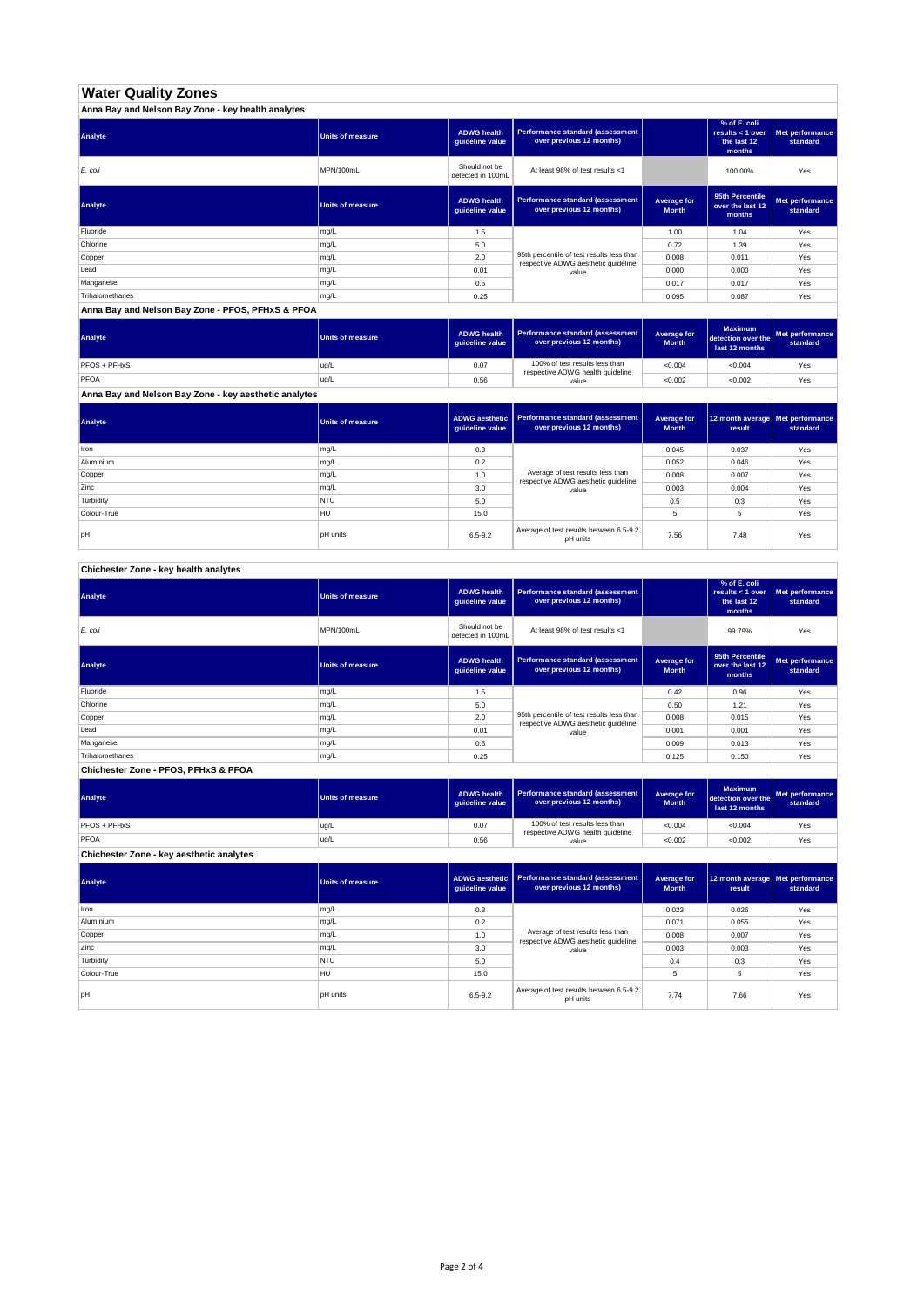| Grahamstown Zone - key health analytes |                         |                                       |                                                                                  |                             |                                                           |                             |  |  |
|----------------------------------------|-------------------------|---------------------------------------|----------------------------------------------------------------------------------|-----------------------------|-----------------------------------------------------------|-----------------------------|--|--|
| Analyte                                | <b>Units of measure</b> | <b>ADWG health</b><br>guideline value | Performance standard (assessment<br>over previous 12 months)                     |                             | % of E. coli<br>results < 1 over<br>the last 12<br>months | Met performance<br>standard |  |  |
| E. coli                                | MPN/100mL               | Should not be<br>detected in 100mL    | At least 98% of test results <1                                                  |                             | 100.00%                                                   | Yes                         |  |  |
| Analyte                                | <b>Units of measure</b> | <b>ADWG health</b><br>guideline value | Performance standard (assessment<br>over previous 12 months)                     | Average for<br><b>Month</b> | 95th Percentile<br>over the last 12<br>months             | Met performance<br>standard |  |  |
| Fluoride                               | mg/L                    | 1.5                                   |                                                                                  | 0.98                        | 1.03                                                      | Yes                         |  |  |
| Chlorine                               | mg/L                    | 5.0                                   |                                                                                  | 0.69                        | 1.23                                                      | Yes                         |  |  |
| Copper                                 | mg/L                    | 2.0                                   | 95th percentile of test results less than<br>respective ADWG aesthetic quideline | 0.009                       | 0.053                                                     | Yes                         |  |  |
| Lead                                   | mg/L                    | 0.01                                  | value                                                                            | 0.001                       | 0.002                                                     | Yes                         |  |  |
| Manganese                              | mg/L                    | 0.5                                   |                                                                                  | 0.011                       | 0.018                                                     | Yes                         |  |  |
| Trihalomethanes                        | mg/L                    | 0.25                                  |                                                                                  | 0.107                       | 0.130                                                     | Yes                         |  |  |
| Grahamstown Zone - PFOS, PFHxS & PFOA  |                         |                                       |                                                                                  |                             |                                                           |                             |  |  |

| Analyte                                   | Units of measure | <b>ADWG health</b><br>guideline value | Performance standard (assessment<br>over previous 12 months)       | <b>Average for</b><br><b>Month</b> | <b>Maximum</b><br>detection over the<br>last 12 months | Met performance<br>standard |  |
|-------------------------------------------|------------------|---------------------------------------|--------------------------------------------------------------------|------------------------------------|--------------------------------------------------------|-----------------------------|--|
| PFOS + PFHxS                              | ug/L             | 0.07                                  | 100% of test results less than<br>respective ADWG health guideline | < 0.004                            | 0.004                                                  | Yes                         |  |
| PFOA                                      | ug/L             | 0.56                                  | value                                                              | < 0.002                            | < 0.002                                                | Yes                         |  |
| Grahamstown Zone - key aesthetic analytes |                  |                                       |                                                                    |                                    |                                                        |                             |  |

| Analyte     | <b>Units of measure</b> | quideline value | ADWG aesthetic   Performance standard (assessment<br>over previous 12 months) | Average for<br><b>Month</b> | 12 month average   Met performance<br>result | standard |
|-------------|-------------------------|-----------------|-------------------------------------------------------------------------------|-----------------------------|----------------------------------------------|----------|
| Iron        | mg/L                    | 0.3             |                                                                               | 0.022                       | 0.035                                        | Yes      |
| Aluminium   | mg/L                    | 0.2             |                                                                               | 0.040                       | 0.045                                        | Yes      |
| Copper      | mg/L                    | 1.0             | Average of test results less than<br>respective ADWG aesthetic quideline      | 0.009                       | 0.013                                        | Yes      |
| Zinc        | mg/L                    | 3.0             | value                                                                         | 0.003                       | 0.005                                        | Yes      |
| Turbidity   | <b>NTU</b>              | 5.0             |                                                                               | 0.3                         | 0.3                                          | Yes      |
| Colour-True | <b>HU</b>               | 15.0            |                                                                               |                             | 5                                            | Yes      |
| pH          | <b>pH</b> units         | $6.5 - 9.2$     | Average of test results between 6.5-9.2<br>pH units                           | 7.55                        | 7.53                                         | Yes      |

## **Gresford Zone - key health analytes**

| Analyte                                | <b>Units of measure</b> | <b>ADWG health</b><br>guideline value                                                            | Performance standard (assessment<br>over previous 12 months)        |                                                                       | % of E. coli<br>results < $1$ over<br>the last 12<br>months | Met performance<br>standard |
|----------------------------------------|-------------------------|--------------------------------------------------------------------------------------------------|---------------------------------------------------------------------|-----------------------------------------------------------------------|-------------------------------------------------------------|-----------------------------|
| E. coli                                | MPN/100mL               | Should not be<br>detected in 100ml.                                                              | At least 98% of test results <1                                     |                                                                       | 100.00%                                                     | Yes                         |
| Analyte                                | <b>Units of measure</b> | <b>ADWG health</b><br>guideline value                                                            | <b>Performance standard (assessment</b><br>over previous 12 months) | <b>Average for</b><br><b>Month</b>                                    | 95th Percentile<br>over the last 12<br>months               | Met performance<br>standard |
| Chlorine                               | mg/L                    | 95th percentile of test results less than<br>respective ADWG aesthetic quideline<br>5.0<br>value |                                                                     | 0.24                                                                  | 1.32                                                        | Yes                         |
| Gresford Zone - PFOS, PFHxS & PFOA     |                         |                                                                                                  |                                                                     |                                                                       |                                                             |                             |
| Analyte                                | Units of measure        | <b>ADWG health</b><br>guideline value                                                            | <b>Performance standard (assessment</b><br>over previous 12 months) | <b>Average for</b><br>detection over the<br>Month #<br>last 12 months |                                                             | Met performance<br>standard |
| PFOS + PFHxS                           | ug/L                    | 0.07                                                                                             | 100% of test results less than<br>respective ADWG health guideline  | < 0.004                                                               | < 0.004                                                     | Yes                         |
| PFOA                                   | ug/L                    | 0.56                                                                                             | value                                                               | < 0.002                                                               | < 0.002                                                     | Yes                         |
| Gresford Zone - key aesthetic analytes |                         |                                                                                                  |                                                                     |                                                                       |                                                             |                             |
| Analyte                                | <b>Units of measure</b> | <b>ADWG</b> aesthetic<br>guideline value                                                         | <b>Performance standard (assessment</b><br>over previous 12 months) | <b>Average for</b><br><b>Month</b>                                    | 12 month average   Met performance<br>result                | standard                    |
|                                        |                         |                                                                                                  | Accounting of these concelled from the co-                          |                                                                       |                                                             |                             |

| Analyte   | Units of measure | quideline value                                                                          | l  ADWG aesthetic  l Performance standard (assessment ∣<br>over previous 12 months) | Average for<br><b>Month</b> | 12 month average   Met perform<br>result | standard |
|-----------|------------------|------------------------------------------------------------------------------------------|-------------------------------------------------------------------------------------|-----------------------------|------------------------------------------|----------|
| Turbidity | <b>NTU</b>       | Average of test results less than<br>respective ADWG aesthetic quideline<br>5.0<br>value |                                                                                     | 0.3                         | 0.2                                      | Yes      |
| pН        | <b>pH</b> units  | Average of test results between 6.5-9.2<br>$6.5 - 9.2$<br>pH units                       |                                                                                     | 7.92                        | 8.01                                     | Yes      |